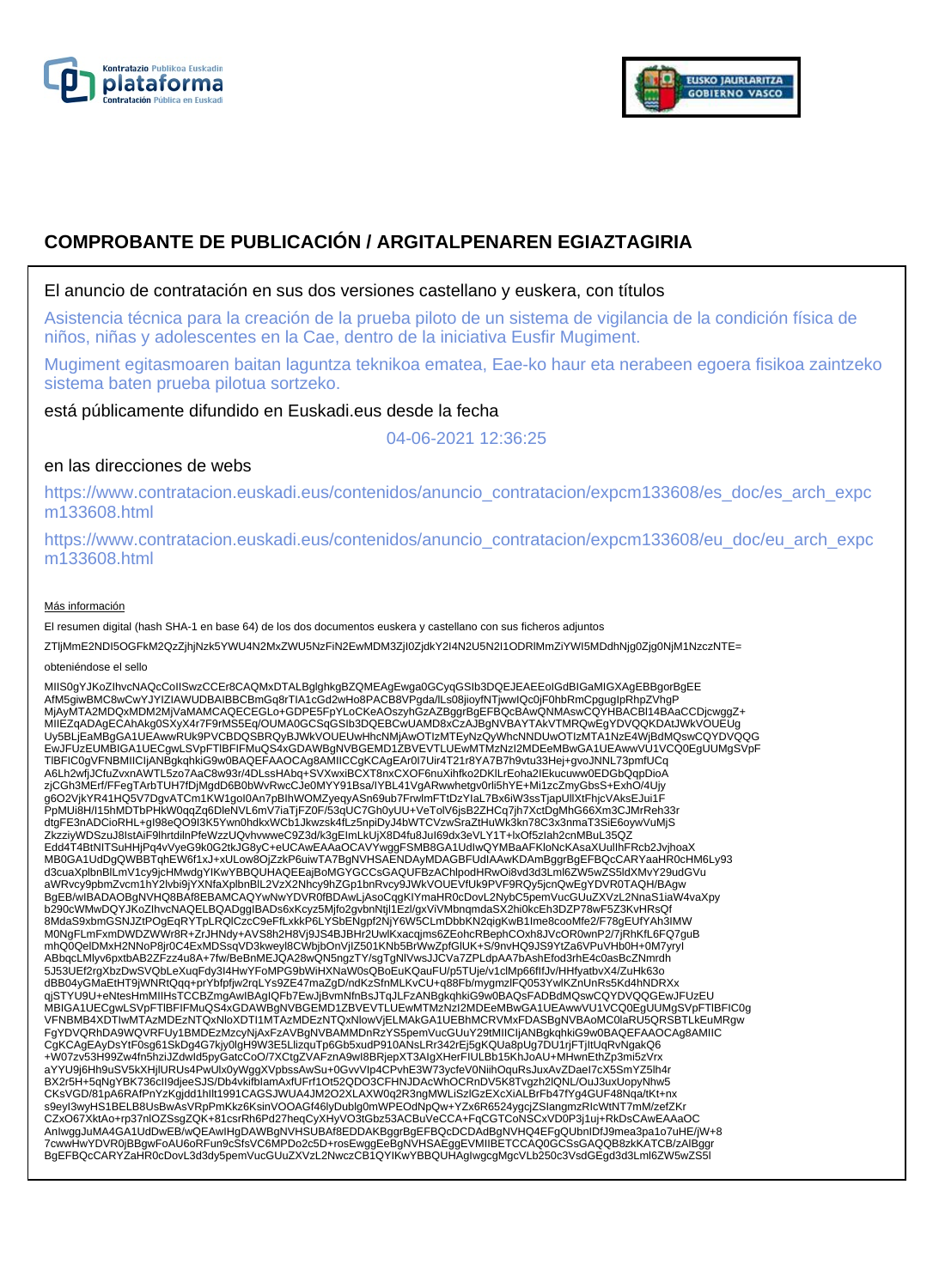



dXMtZW4gYmFsZGludHphayBldGEga29uZGl6aW9hayB6aXVydGFnaXJpYW4gZmlkYXR1IGVkbyBlcmFiaWxpIGF1cnJldGlrlC0g Q29uc3VsdGUqZW4qd3d3Lml6ZW5wZS5ldXMqbG9zIHTDqXJtaW5vcyB5lGNvbmRpY2lvbmVzIGFudGVzIGRIIHV0aWxpemFylG8q Y29uZmlhciBlbiBlbCBjZXJ0aWZpY2FkbzAyBggrBgEFBQcBCwQmMCQwlgYlKwYBBQUHMAOGFmh0dHA6Ly90c2EuaXplbnBlLmV1 cy8wdAYIKwYBBQUHAQEEaDBmMGQGCCsGAQUFBzAChlhodHRwOi8vd3d3Lml6ZW5wZS5ldXMvY29udGVuaWRvcy9pbmZvcm1hY2lv bi9jYXNfaXplbnBlL2VzX2Nhcy9hZGp1bnRvcy9TVUJDQV9RQ19UU0EuY3J0MDgGA1UdHwQxMC8wLaAroCmGJ2h0dHA6Ly9jcmwu aXplbnBlLmV1cy9jZ2ktYmluL2l6ZW5wZVRTQTANBgkqhkiG9w0BAQsFAAOCAgEAVXSws6SSgh31G1kYgZYYmdCbhDWA/EDoyl5j IT8xJVVLndVldjI2wqC3xcYgAArgQK8H84U9RKJUHsq2x66fplAV2vMRoepqAc2S9zGcaXhkew5mNgXQF1pWqVadnuSazUiDAZdJ<br>mNnPaefVnlj/gY04c/yxHcVf7lOTnhtMxTayFrlpmN/3x2BUc05UlWmAPw+W+6A1NYBbyuQOt5OpvRU/bOmv+fG3ed/8fdcrSOTB umvin aerviniyyi v=v=yxi v=vri.org/miliwix.rayi np/inv>xzbocotowniki/wi-v=vxi-org/miliwi-aerviniyyi-v=v=v=v=v=v<br>USA2enu9XeDTs5E9O8TtjZ/2Wk5fPzLwfJphDLOyKMKIkntcvuz+EmID2ZtOySnB+IWFBw2kANJELpgcOJrBQnyMJ9cqFTA9F91y<br>VM6Dv3dN EK4VVEytGi+tJPfnLA5uEjGbTovo/Zhc12/2d5nW1KqPfueCLxU9OKZ/8Ua7WehazRtm75h0iowGB5I5z5vwtqbv6n4UN0W4/XZf repKSTeGMiuZICvMDoc01LqX5OVC0LUrwqJRpKvCf6Z+2wa2YpYaC+k3xsnjkThON6Hdx1wsolPpAt+4BqCuftiYANnzfV2weNbe 6pWl/q7tGaqv3a0tmfTZ849stJbxsQDqAZcXNHbHR3ztMj4xggO+MIIDugIBATBxMF0xCzAJBgNVBAYTAkVTMRQwEgYDVQQKDAtJ WKVOUEUgUy5BLJEYMBYGA1UEYQwPVkFURVMtQTAxMZM3MjYwMR4wHAYDVQQDDBVTVUJDQSBRQyBJWKVOUEUgLSBUU0ECEBW+xMCY wb5jX5wbCU6iSxcwCwYJYIZIAWUDBAIBoIIBIDAaBgkqhkiG9w0BCQMxDQYLKoZIhvcNAQkQAQQwHAYJKoZIhvcNAQkFMQ8XDTlx MDYwNDEwMzYyNVowLwYJKoZlhvcNAQkEMSIEINu6VfZi8M9F3mrwRK+2o0a/rv1Xrq4ADLEtNTu26RAKMIGyBgsqhkiG9w0BCRAC<br>LzGBojCBnzCBnDCBmQQg0JaKBzrGRvaGrM2oRLumzoMM0OGi9Olo26ZzR8nzYXwwdTBhpF8wXTELMAkGA1UEBhMCRVMxFDASBgNV BAoMC0laRU5QRSBTLkEuMRgwFgYDVQRhDA9WQVRFUy1BMDEzMzcyNjAxHjAcBgNVBAMMFVNVQkNBIFFDIElaRU5QRSAtlFRTQQIQ Fb7EwJjBvmNfnBsJTgJLFzANBgkghkiG9w0BAQEFAASCAgBeB7aXFZWYbgQvmN7sw8GAeGwF1fc2M/8QefgZ1TFe2Mb07vo7aYao hUb1zV06U2eKON/ITbYAdX3DaeWWSL5C3YAwOWJ1PglplhuRS9uG9PJ/3d2H0GkxIGD9Vu2ZiAtdhPoDSdeeTnTKQyk+LJXjoKdQ wj5dRiSKCkBNWopGLgDTlbdio6/rPHaeWbqthUuNz9PW2LOvEEHmKbrG+9SwoDisNlluR8/Y5MGrl4DLjBSymn7ofZMswz+g32SG /nBDIBSul+Row8j0aFtqZQLussgldcs8g2+O21+MV6SENVUH0eZ6Z0lqZ/6t9MDl5l5uTWR9DhaXHB2HAYehzO/TxQF2SBljYF3c xZdlT28P4mVDCERmXscjFQ3xzaaOTQNoXoNpC5+31r9XOyxWYtE0yBGEdkvCcnfO6w8Asj0nErBfi5L30roo0ndoe83f6HpQgnfz s0xESvmGpkjoxaBxPlowPBYUORS3Jg3SB+MbhlCZnSWOymsNKSHAgocaCFyUOKtjiZ/hPxPW9rlicF8ACxFino910GFExdJlwCrU FtQJbsPzvPvIpITuf4f6UcHM7idVmz7h7M83nfoh5MqDg0C3TFqJBPUa37KJO7Pg4Vd73JPPrL8LASDH0y4RSEKjYIFAR4NVivdvK4rBQe0WddqGeMk4QvHyafG4GV6fWw==

### Kontratuaren iragarkia, gaztelaniaz eta eskaraz, izenburuekin

Asistencia técnica para la creación de la prueba piloto de un sistema de vigilancia de la condición física de niños, niñas y adolescentes en la Cae, dentro de la iniciativa Eusfir Mugiment.

Mugiment egitasmoaren baitan laguntza teknikoa ematea, Eae-ko haur eta nerabeen egoera fisikoa zaintzeko sistema baten prueba pilotua sortzeko.

Euskadi.eus webgunean argitaratzen da data honetatik

2021-06-04 12:36:25

### web hauen helbideetan

https://www.contratacion.euskadi.eus/contenidos/anuncio\_contratacion/expcm133608/es\_doc/es\_arch\_expc m133608.html

https://www.contratacion.euskadi.eus/contenidos/anuncio\_contratacion/expcm133608/eu\_doc/eu\_arch\_expc m133608.html

### Informazio gehiago

Bi dokumentuen (euskara eta gaztelania) laburpen digitala (hash SHA-1, 64 oinarriarekin), erantsitako fitxategiekin

ZTIjMmE2NDI5OGFkM2QzZjhjNzk5YWU4N2MxZWU5NzFiN2EwMDM3ZjI0ZjdkY2I4N2U5N2I1ODRIMmZiYWI5MDdhNjg0Zjg0NjM1NzczNTE=

denboran digitalki zigilatu zuena

#### zigilua lortzen

MIIS0gYJKoZIhvcNAQcCoIISwzCCEr8CAQMxDTALBglghkgBZQMEAgEwga0GCyqGSIb3DQEJEAEEoIGdBIGaMIGXAgEBBgorBgEE<br>AfM5giwBMC8wCwYJYIZIAWUDBAIBBCBmGq8rTIA1cGd2wHo8PACB8VPgda/ILs08jioyfNTjwwIQc0jF0hbRmCpguglpRhpZVhgP<br>MjAyMTA2MDQxMDM2MjVa Uy5BLiEaMBgGA1UEAwwRUk9PVCBDQSBRQyBJWkVOUEUwHhcNMjAwOTIzMTEyNzQyWhcNNDUwOTIzMTA1NzE4WjBdMQswCQYDVQQG EwJFUzEUMBIGA1UECgwLSVpFTIBFIFMuQS4xGDAWBgNVBGEMD1ZBVEVTLUEwMTMzNzI2MDEeMBwGA1UEAwwVU1VCQ0EgUUMgSVpF TIBFIC0gVFNBMIICIjANBgkqhkiG9w0BAQEFAAOCAg8AMIICCgKCAgEAr0I7Uir4T21r8YA7B7h9vtu33Hej+gvoJNNL73pmfUCq A6Lh2wfjJCfuZvxnAWTL5zo7AaC8w93r/4DLssHAbq+SVXwxiBCXT8nxCXOF6nuXihfko2DKILrEoha2IEkucuww0EDGbQqpDioA